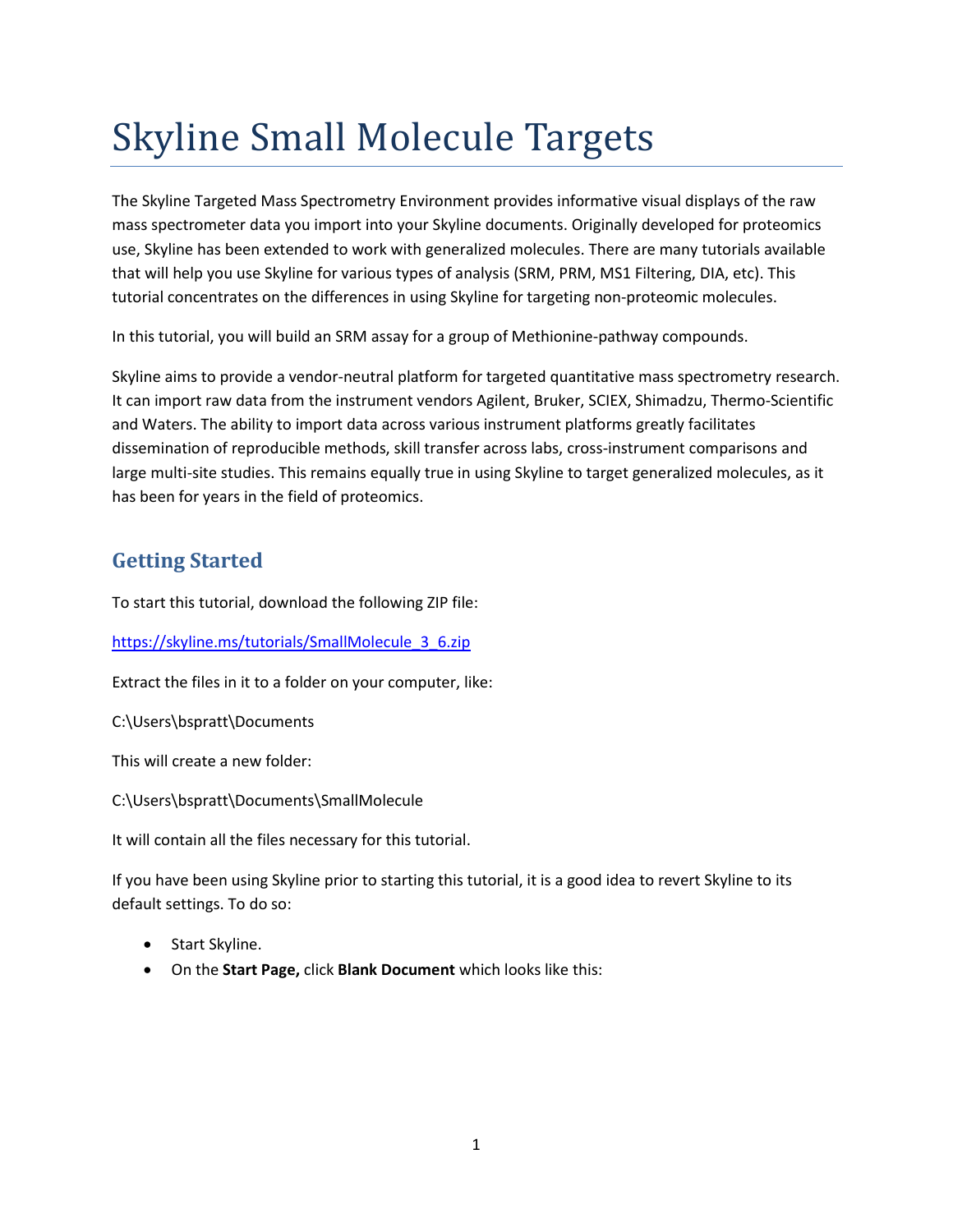

- On the **Settings** menu, click **Default.**
- Click **No** on the form asking if you want to save the current settings.

The document settings in this instance of Skyline have now been reset to the default.

Since this tutorial covers a small molecule topic, you can choose the molecule interface by doing the following:

• Click the user interface control in the upper right-hand corner of the Skyline window, and click **Molecule interface** which looks like this:



Skyline is operating in molecule mode which is displayed by the molecule icon  $\mathbb{R}^r$  in the upper righthand corner of the Skyline window. Its original proteomics menus and controls are now hidden, allowing you to focus on small molecule analysis.

# **Importing a Molecule Transition List into a Skyline Document**

The easiest way to get a molecule transition list into a Skyline document is to start with an empty document and use the **Edit > Insert > Transition List** menu item.

At a minimum, Skyline needs to know the charge state and either the ion formula or *m/z* for each precursor and product. If no product ion information is present in a transition list, it is assumed to be a list of precursor targets. Repeated precursor information with different product information is assumed to indicate multiple transitions of a single precursor, just as with peptides.

#### **A note on ion formulas and adduct descriptions**

In proteomics applications, Skyline can safely assume ionization by protonation. So, all that is needed to describe a charged peptide is its sequence and charge state. For generalized molecules, however,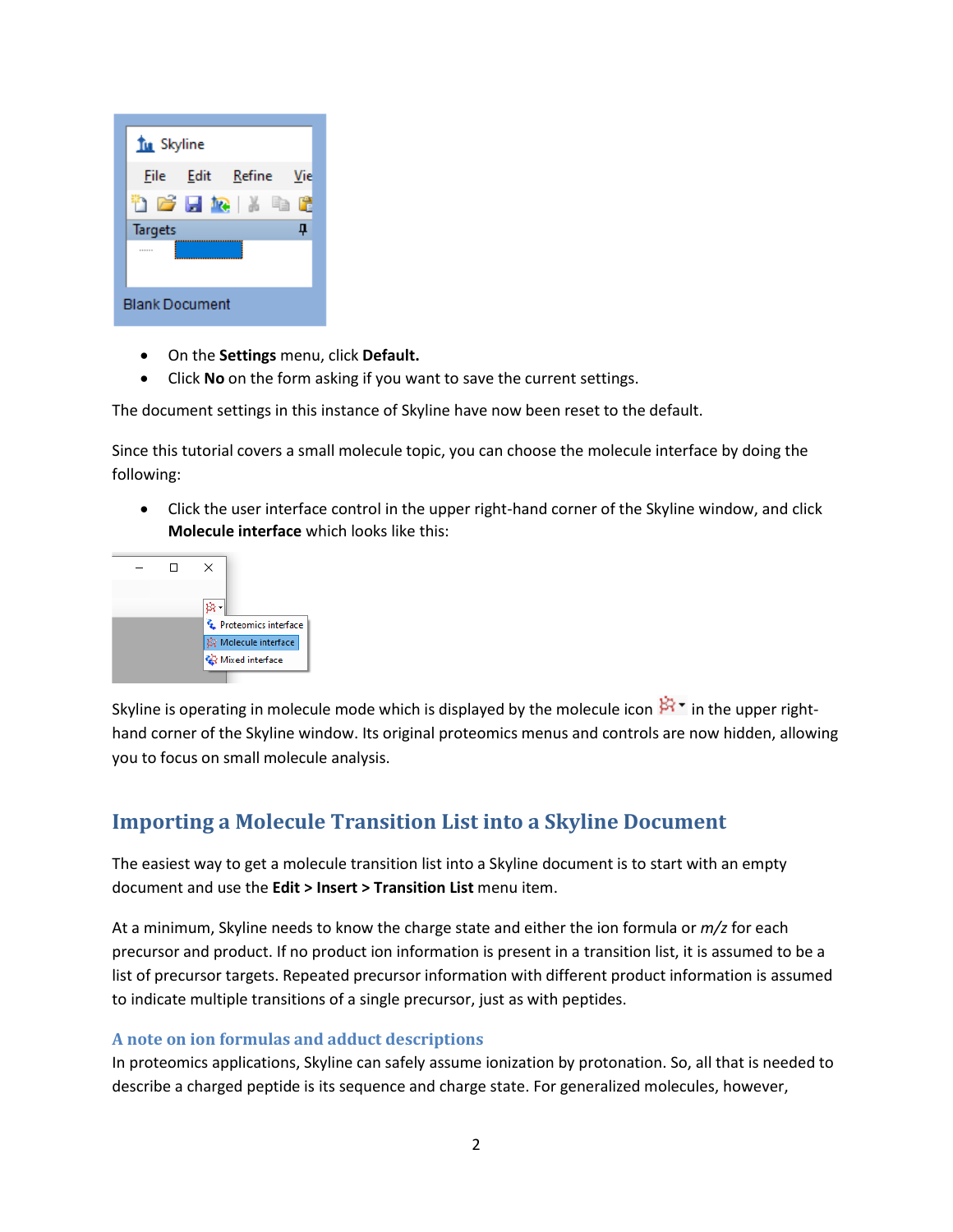ionization can be achieved in a variety of ways (sodium gain, hydrogen loss, etc.). Such ionization modes can be specified in Skyline using adduct descriptions of the style described at <http://fiehnlab.ucdavis.edu/staff/kind/Metabolomics/MS-Adduct-Calculator/>, e.g "[M+Na]", "[M-2H]", "[2M+ACN+H]", etc.

Adduct descriptions can also be used to indicate that a molecule is isotopically labeled. For example, the adduct "[M3Cl374H2-Na]" indicates that the molecule has three Cl atoms replaced by 37Cl, and four H atoms replaced by deuterium, and the molecule is ionized by loss of Na.

For molecules where the formula is unknown, a mass shift can be indicated by adduct. For example, "[M(-1.23)+H]" indicates that the molecule's mass is 1.23 AMU less than its unaltered form, and the molecule is ionized by hydrogen gain.

For molecules where the means of ionization is unknown, an adduct can indicate just a charge. For example, "[M+3]" indicates charge state three. The *m/z* value will be 1/3 of the molecule mass. While it is possible to describe your transition list completely in terms of *m/z* values for both precursors and products, without a chemical formula Skyline cannot provide isotopic distributions. So chemical formulas for both the neutral molecule and adduct descriptions are preferred.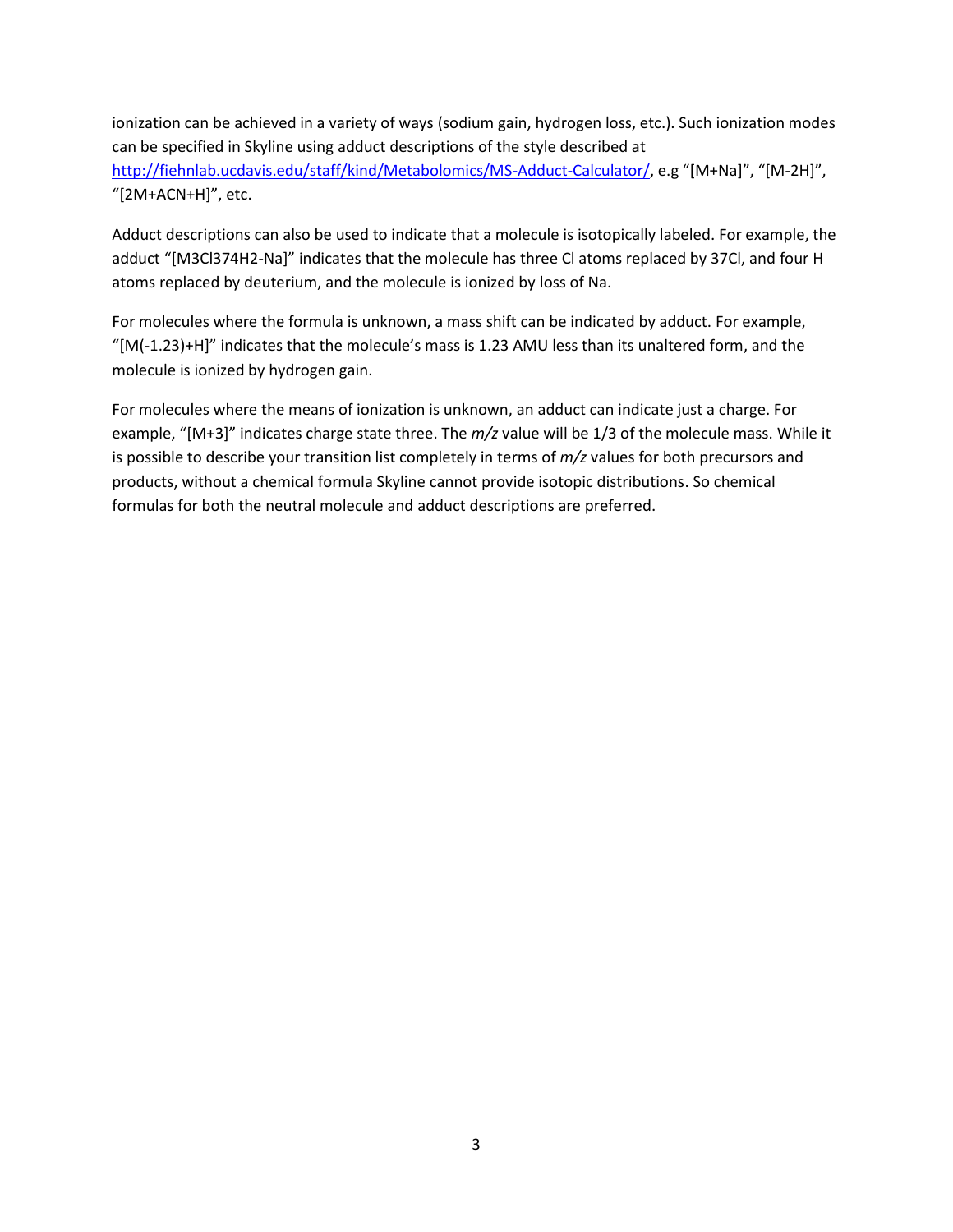#### **Transition list insert**

To begin creating your first Skyline document that targets non-proteomic molecules, do the following:

• Locate the "SMTutorial\_TransitionList.csv" file in the tutorial folder and open it in Excel.

You should find the following values:

| Molecule List Name      | <b>Precursor Name</b> | <b>Precursor Formula</b> | Precursor<br>Adduct | Precursor<br>Charge | Precursor<br><b>RT</b> | Precursor<br><b>CE</b> | Product<br>m/z | Product<br>Charge | Label |
|-------------------------|-----------------------|--------------------------|---------------------|---------------------|------------------------|------------------------|----------------|-------------------|-------|
| Amino Acid              | Methionine            | <b>C5H11NO2S</b>         | $[M+H]$             | 1                   | 2.5                    | 15                     | 104.07         | $\mathbf{1}$      |       |
| Amino Acid              | Methionine            | C5H8H'3NO2S              | $[M+H]$             | $\mathbf{1}$        | 2.5                    | 15                     | 107.09         | 1                 | heavy |
| Amino Acid              | Isoleucine            | C6H13NO2                 | $[M+H]$             | $\mathbf{1}$        | 2.9                    | 15                     | 86.096         | $\mathbf{1}$      |       |
| Amino Acid              | Leucine               | C6H13NO2                 | $[M+H]$             | $\mathbf{1}$        | 3                      | 15                     | 86.096         | 1                 |       |
| Amino Acid              | Leucine               | C6H10H'3NO2              | $[M+H]$             | $\mathbf{1}$        | 3                      | 15                     | 89.1           | $\mathbf{1}$      | heavy |
| Amino Acid              | Phenylalanine         | C9H11NO2                 | $[M+H]$             | $\mathbf{1}$        | 3.1                    | 15                     | 120.08         | $\mathbf{1}$      |       |
| Amino Acid              | Phenylalanine         | C9H11NO2                 | $[M6C13+H]$         | $\mathbf{1}$        | 3.1                    | 15                     | 126.11         | $\mathbf{1}$      | heavy |
| Amino Acid              | Arginine              | C6H14N4O2                | $[M+H]$             | $\mathbf{1}$        | 2.01                   | 15                     | 116.07         | 1                 |       |
| Amino Acid              | Arginine              | C1C'5H14N4O2             | $[M+H]$             | $\mathbf{1}$        | 2.01                   | 15                     | 121.11         | $\mathbf{1}$      | heavy |
| Amino Acid              | Ornithine             | C5H12N2O2                | $[M+H]$             | $\mathbf{1}$        | 0.85                   | 15                     | 70.07          | $\mathbf{1}$      |       |
| Amino Acid              | Ornithine             | C5H12N2O2                | $[M+H]$             | 1                   | 0.85                   | 15                     | 116.07         | $\mathbf{1}$      |       |
| Amino Acid              | Ornithine             | C5H10H'2N2O2             | $[M+H]$             | $\mathbf{1}$        | 0.85                   | 15                     | 72.07          | $\mathbf{1}$      | heavy |
| Amino Acid              | Ornithine             | C5H10H'2N2O2             | $[M+H]$             | $\mathbf{1}$        | 0.85                   | 15                     | 118.07         | $\mathbf{1}$      | heavy |
| Organic Acid            | creatine              | C4H9N3O2                 | $[M+H]$             | $\mathbf{1}$        | 1.1                    | 15                     | 90.06          | $\mathbf{1}$      |       |
| Organic Acid            | creatine              | C4H6H'3N3O2              | $[M+H]$             | $\mathbf{1}$        | 1.1                    | 15                     | 93.06          | $\mathbf{1}$      | heavy |
| 5'-methylthioadenosine  | <b>MTA</b>            | C11H15N5O3S              | $[M+H]$             | $\mathbf{1}$        | 3.4                    | 15                     | 136.1          | $\mathbf{1}$      |       |
| 5'-methylthioadenosine  | <b>MTA</b>            | C11H12H'3N5O3S           | $[M+H]$             | $\mathbf{1}$        | 3.4                    | 15                     | 136.1          | $\mathbf{1}$      | heavy |
| S-adenosyl methionine   | SAM                   | C15H22N6O5S              | $[M+H]$             | $\mathbf{1}$        | 2.9                    | 15                     | 250.11         | 1                 |       |
| S-Adenosyl homocysteine | SAH                   | C14H20N6O5S              | $[M+H]$             | $\mathbf{1}$        | 2.9                    | 15                     | 136.08         | $\mathbf{1}$      |       |
| Polyamine               | Spermidine            | C7H19N3[M+H]             |                     | $\mathbf{1}$        | 3.3                    | 15                     | 129.15         | $\mathbf{1}$      |       |
| Polyamine               | Spermine              | C10H26N4                 | $[M+H]$             | $\mathbf{1}$        | 3.5                    | 15                     | 112.112        | $\mathbf{1}$      |       |

- Select the transition list rows and columns in Excel, including the header row, and **Copy** (Ctrl-C).
- On the Skyline **Edit** menu, choose **Insert** and click **Transition List**.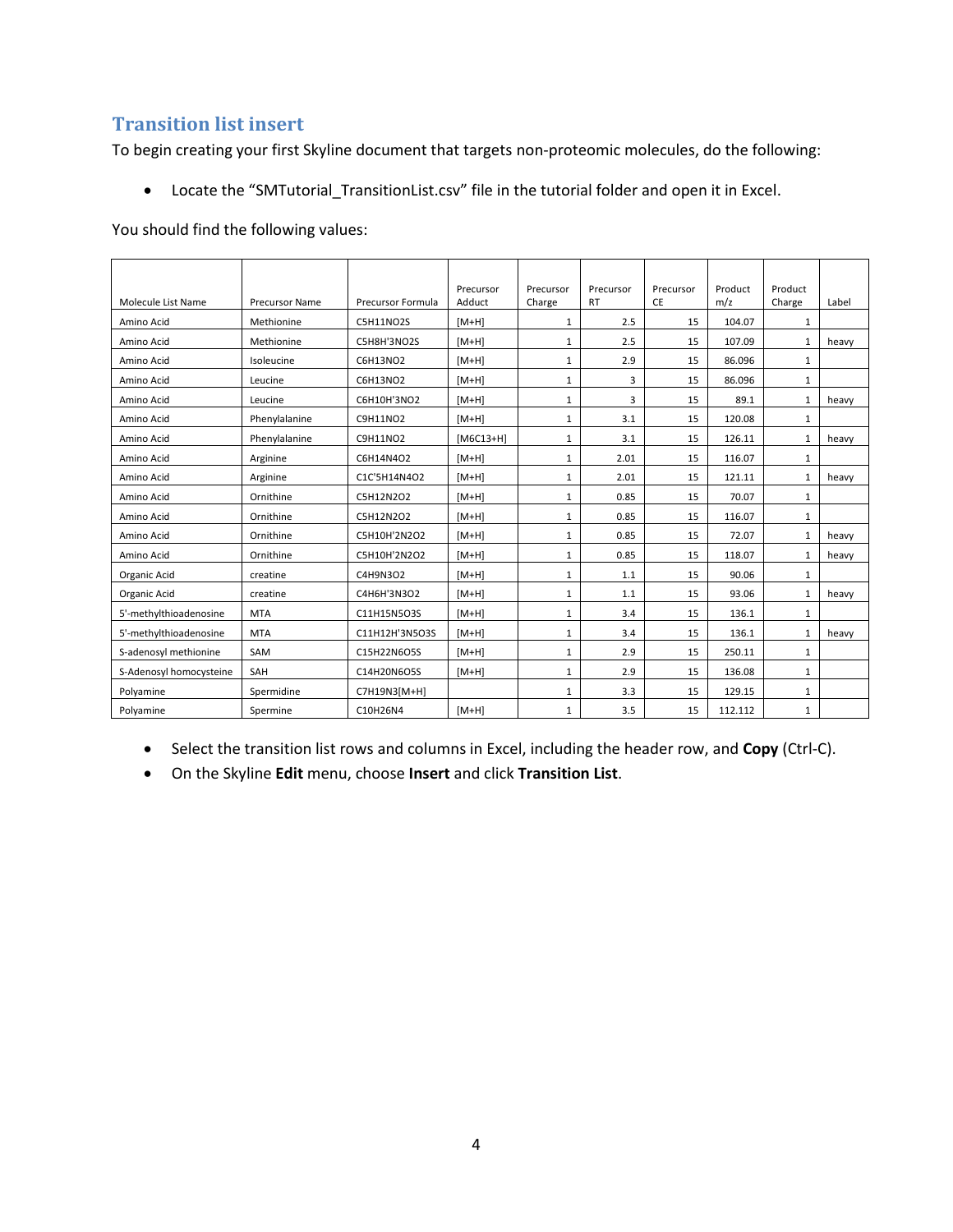Skyline will show the **Insert Transition List** form which should look like this:

| Tu Insert Transition List   | ×                         |
|-----------------------------|---------------------------|
| Press Ctrl-V to paste here: |                           |
|                             |                           |
|                             |                           |
|                             |                           |
|                             |                           |
|                             |                           |
|                             |                           |
|                             |                           |
|                             | Cancel<br>$\frac{1}{n-1}$ |

• Press **Ctrl-V** to paste the information you placed on the clipboard into Skyline.

| <b>Molecule List</b>        | Precursor            | Precursor               | Precursor        | Precursor        | <b>Precursor RT</b> | Precursor CE        | Pro             |
|-----------------------------|----------------------|-------------------------|------------------|------------------|---------------------|---------------------|-----------------|
| Name                        | Name                 | Formula                 | Adduct           | Charge           |                     |                     |                 |
| Molecule Li<br>$\checkmark$ | Molecule Name $\sim$ | Molecul<br>$\checkmark$ | Precursor Adduct | Precursor Charge | Explicit Retenti~   | Explicit Collisio ~ | Pr              |
| Amino Acid                  | Methionine           | C5H11NO2S               | $[M+H]$          |                  | 2.5                 | 15                  | 104             |
| Amino Acid                  | Methionine           | C5H8H'3NO2S             | $[M+H]$          |                  | 2.5                 | 15                  | 107             |
| Amino Acid                  | Isoleucine           | C6H13NO2                | [M+H]            | 1                | 2.9                 | 15                  | 86.             |
| Amino Acid                  | Leucine              | <b>C6H13NO2</b>         | <b>IM+H1</b>     | 1                | 3                   | 15                  | 86.             |
| Amino Acid                  | Leucine              | C6H10H'3NO2             | $[M+H]$          | 1                | 3                   | 15                  | 89.             |
| Amino Acid                  | Phenylalanine        | <b>C9H11NO2</b>         | $[M+H]$          | 1                | 3.1                 | 15                  | 120             |
| Amino Acid                  | Phenylalanine        | <b>C9H11NO2</b>         | $[M6C13+H]$      | 1                | 3.1                 | 15                  | 126             |
| Amino Acid                  | Arginine             | C6H14N4O2               | $[M+H]$          | 1                | 2.01                | 15                  | 116             |
| Amino Acid                  | Arginine             | C1C'5H14N4O2            | $[M+H]$          |                  | 2.01                | 15                  | 121             |
| Amino Acid                  | Omithine             | C5H12N2O2               | $[M+H]$          | 1                | 0.85                | 15                  | 70 <sub>1</sub> |
| Amino Acid                  | Omithine             | C5H12N2O2               | $[M+H]$          | 1                | 0.85                | 15                  | 116             |
| Amino Acid                  | Omithine             | C5H10H'2N2O2            | <b>IM+H1</b>     | ۹                | 0.85                | 15                  | 72.1            |

Skyline will show **the Import Transition List: Identify Columns** form:

• Make sure the **Molecules** button is pressed.

Note that each column has a drop-down control where you can specify the type of column. In this case, Skyline successfully identifies all the necessary columns.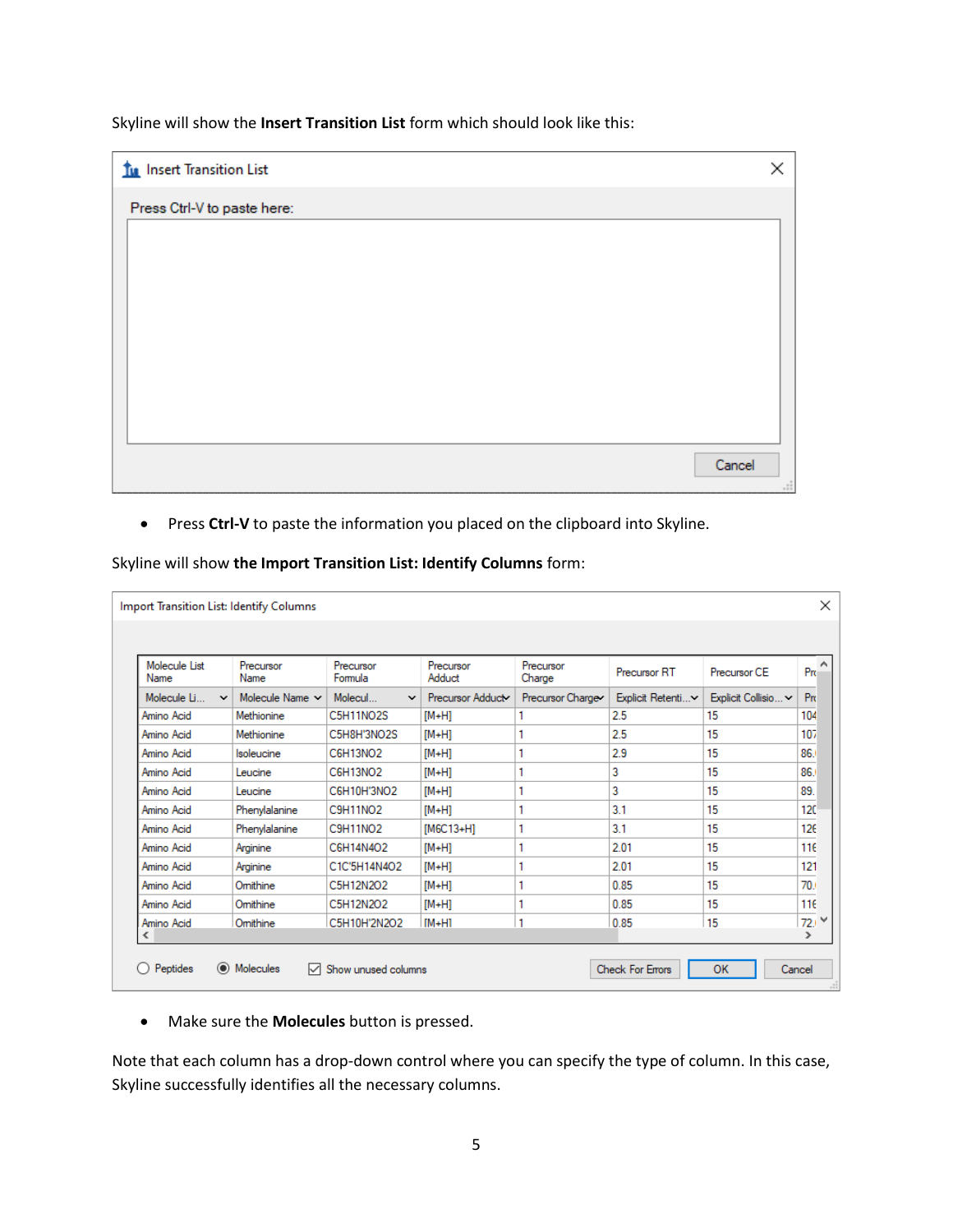• Click the **OK** button.

### **Further notes on ion formulas and adduct descriptions**

In this example, there are some light-heavy isotope label pairs, e.g. Methionine and d3-Methionine. In the transition list they are described as **C5H11NO2S [M+H]** and **C5H8H'3NO2S [M+H]**, but using the language of adduct descriptions they could also have been described as **C5H11NO2S [M+H]** and **C5H11NO2S [M3H2+H].** You can see an example of this in the Phenylalanine heavy-light pair: the formulas are the same but the heavy adduct description specifies that 6 carbons are replaced with C13. Note that the Adduct column is optional: as in the example of Spermidine, the adduct can be given as part of the ion formula. Note also that the Precursor Charge column is not actually needed: the charge states can be inferred from the adduct descriptions. The Label column is also not strictly needed: the heavy label can be inferred from the precursor ion formula and/or adduct.

Note: You could also have used the **File > Import >Transition List** menu item to import the file directly, without the need for opening it and copying and pasting its contents.

| <b>Tu</b> Skyline                                | $\Box$<br>× |    |
|--------------------------------------------------|-------------|----|
| File Edit Refine View Settings Tools Help        |             |    |
| 18 FR 18 B 3 9 - 9 - 1                           |             | 辟。 |
| $\sqrt{4}$ X<br><b>Targets</b>                   |             |    |
| <b>EN Amino Acid</b>                             |             |    |
| 由 ※ Methionine                                   |             |    |
| 由 ※ Isoleucine                                   |             |    |
| 由 St Leucine<br>e St Phenylalanine               |             |    |
| 中 3 Arginine                                     |             |    |
| 由 St Ornithine                                   |             |    |
| Organic Acid                                     |             |    |
| 由 资 creatine                                     |             |    |
| 5'-88 5'-methylthioadenosine                     |             |    |
| ≞⊹}≱ МТА                                         |             |    |
| S-adenosyl methionine                            |             |    |
| <del>ம்</del> %} SAM                             |             |    |
| S-Adenosyl homocysteine<br>ம் <b>ஜ்</b> SAH      |             |    |
| <b>Polyamine</b>                                 |             |    |
| 中 X Spermidine                                   |             |    |
| 由 Spermine                                       |             |    |
|                                                  |             |    |
|                                                  |             |    |
|                                                  |             |    |
|                                                  |             |    |
|                                                  |             |    |
|                                                  |             |    |
|                                                  |             |    |
| Ready<br>1/6 list 1/12 mol 1/19 prec 1/21 tran : |             |    |

Your Skyline window should now look like this:

At this point, either a native instrument method, precursor isolation list (for PRM) or transition list (for SRM) can be exported. For more details on how to perform this step, please see the [Targeted Method](https://skyline.ms/tutorial_method_edit.url)  [Editing,](https://skyline.ms/tutorial_method_edit.url) [Existing and Quantitative Experiments](https://skyline.ms/tutorial_existing_quant.url) or [Targeted MS/MS \(PRM\)](https://skyline.ms/tutorial_targeted_msms.url) tutorial.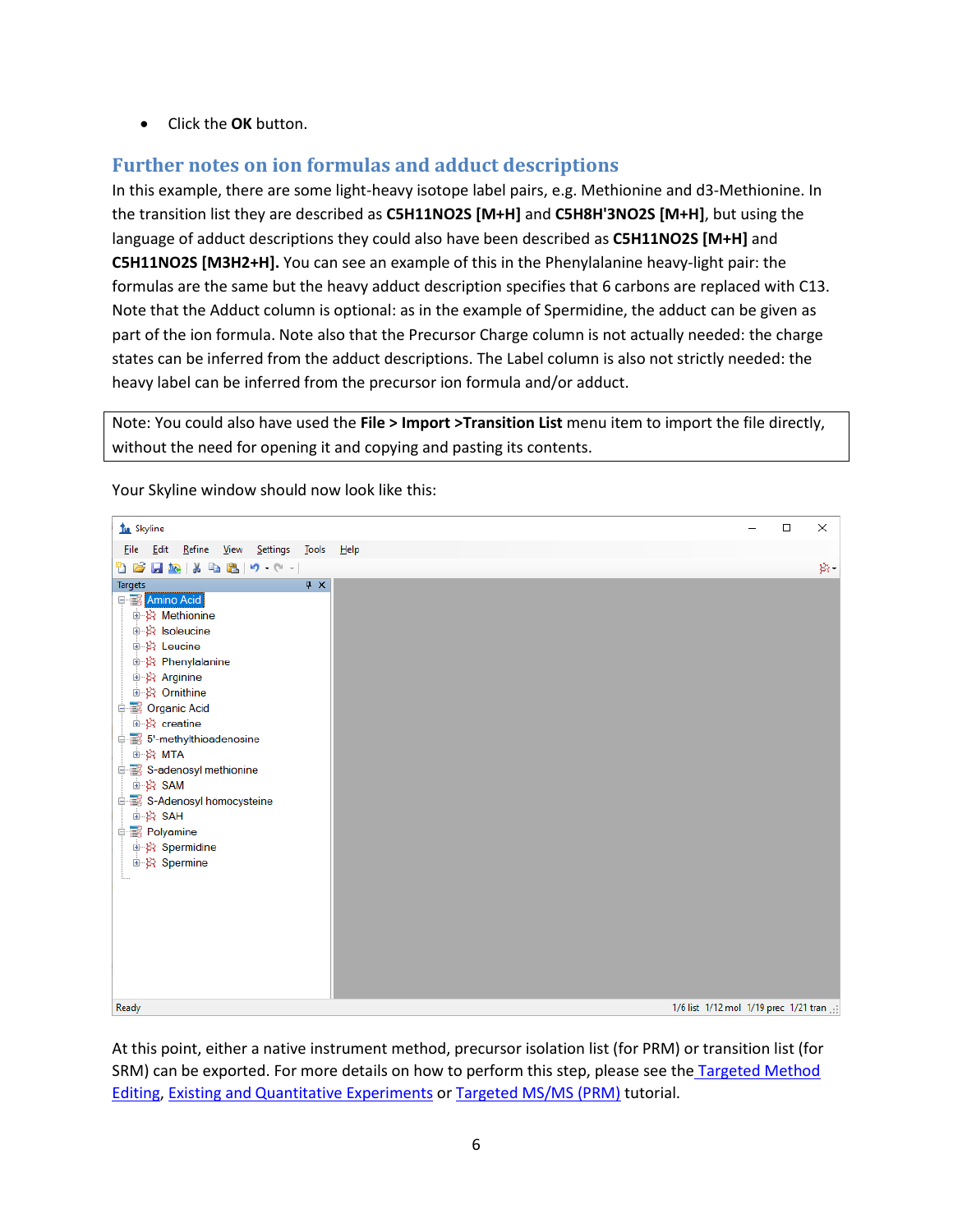## **Importing Mass Spectrometer Runs**

In this tutorial, you will simply import raw data from a Waters Xevo TQS instrument acquired using a MassLynx instrument method exported by Skyline. To do this now, perform the following steps.

- On the **File** menu, click **Save**. (Ctrl-S)
- Save this document as "Amino Acid Metabolism.sky" in the tutorial folder you created.
- On the **File** menu, choose **Import** and click **Results**.
- In the **Import Results** form, choose **Import single-injection replicates in files**.
- In the **Files to import simultaneously** dropdown list at the bottom of the form, click **Many** which will provide the best import performance.
- Click the **OK** button.
- Select all 18 raw data folders in the tutorial folder by clicking the first listed and then holding down the Shift key and clicking the last.

#### The **Import Results Files** form should look like this:

| <b>Import Results Files</b> |                                       |                                                                                                                                                                                                               |                                                                                                                           |                |   |
|-----------------------------|---------------------------------------|---------------------------------------------------------------------------------------------------------------------------------------------------------------------------------------------------------------|---------------------------------------------------------------------------------------------------------------------------|----------------|---|
| Look in:                    | GmallMolecule                         |                                                                                                                                                                                                               | G n} ⊞ 1                                                                                                                  |                |   |
| Remote<br>Accounts          |                                       | IIII ID15655_01_WAA263_3976_020415.raw<br>IIII ID15656_01_WAA263_3976_020415.raw<br>IIII ID15657_01_WAA263_3976_020415.raw<br>11. ID15658_01_WAA263_3976_020415.raw<br>IIII ID15659_01_WAA263_3976_020415.raw | III ID15740_04_WAA263_3976_020415.raw<br>IIII ID15741_01_WAA263_3976_020415.raw<br>III. ID15741_02_WAA263_3976_020415.raw |                |   |
| Desktop                     |                                       | III. ID15660_01_WAA263_3976_020415.raw<br>IIII ID15661_01_WAA263_3976_020415.raw<br>11. ID15662_01_WAA263_3976_020415.raw<br>IIII ID15663_01_WAA263_3976_020415.raw<br>11. ID15664_01_WAA263_3976_020415.raw  |                                                                                                                           |                |   |
| My Documents                |                                       | 11. ID15665_01_WAA263_3976_020415.raw<br>11. ID15666_01_WAA263_3976_020415.raw<br>11. ID15739_01_WAA263_3976_020415.raw<br>IIII ID15740_01_WAA263_3976_020415.raw<br>11. ID15740_02_WAA263_3976_020415.raw    |                                                                                                                           |                |   |
| My Computer                 | ∢<br>Source name:<br>Sources of type: | "ID15655_01_WAA263_3976_020415.raw" "ID15656_01_<br>Any spectra format                                                                                                                                        |                                                                                                                           | Open<br>Cancel | ⋗ |

- Click the **Open** button.
- In the **Import Results** form, choose the **Do not remove** option when asked about removing the common prefix.
- Click the **OK** button.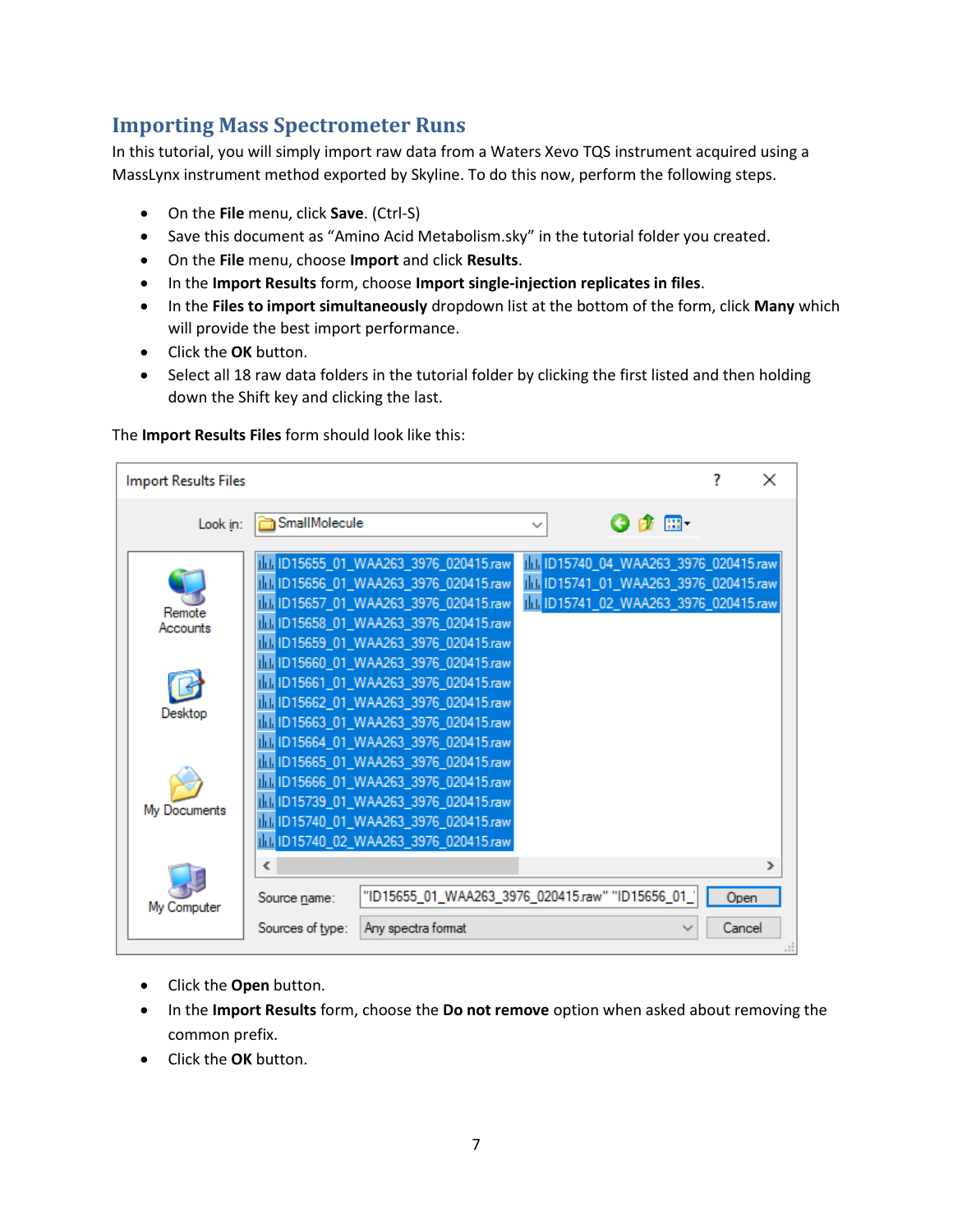The files are a metabolite extract of cancer cell lines under specific amino acid deprivation conditions, where cells were deprived of either the amino acid Methionine, or Arginine, or both, for a period of 3 hours versus control (all amino acids).<sup>1</sup>

Filenames and Conditions:

ID15739\_01\_WAA263\_3976\_020415 – Double Blank ID15740\_01\_WAA263\_3976\_020415 – Extraction Blank (contains SIL standards) ID15740\_02\_WAA263\_3976\_020415 – Extraction Blank (contains SIL standards) ID15740\_04\_WAA263\_3976\_020415 – Extraction Blank (contains SIL standards) ID15655\_01\_WAA263\_3976\_020415 – All AA Sample 1 ID15656\_01\_WAA263\_3976\_020415 – All AA Sample 2 ID15657\_01\_WAA263\_3976\_020415 – All AA Sample 3 ID15658\_01\_WAA263\_3976\_020415 – Minus Met Sample 1 ID15659\_01\_WAA263\_3976\_020415 – Minus Met Sample 2 ID15660\_01\_WAA263\_3976\_020415 – Minus Met Sample 3 ID15661\_01\_WAA263\_3976\_020415 – Minus Arg Sample 1 ID15662\_01\_WAA263\_3976\_020415 – Minus Arg Sample 2 ID15663\_01\_WAA263\_3976\_020415 – Minus Arg Sample 3 ID15664\_01\_WAA263\_3976\_020415 – Minus Arg, Minus Met Sample 1 ID15665\_01\_WAA263\_3976\_020415 – Minus Arg, Minus Met Sample 2 ID15666\_01\_WAA263\_3976\_020415 – Minus Arg, Minus Met Sample 3 ID15741\_01\_WAA263\_3976\_020415 – Pooled QC Sample 1 ID15741\_02\_WAA263\_3976\_020415 – Pooled QC Sample 2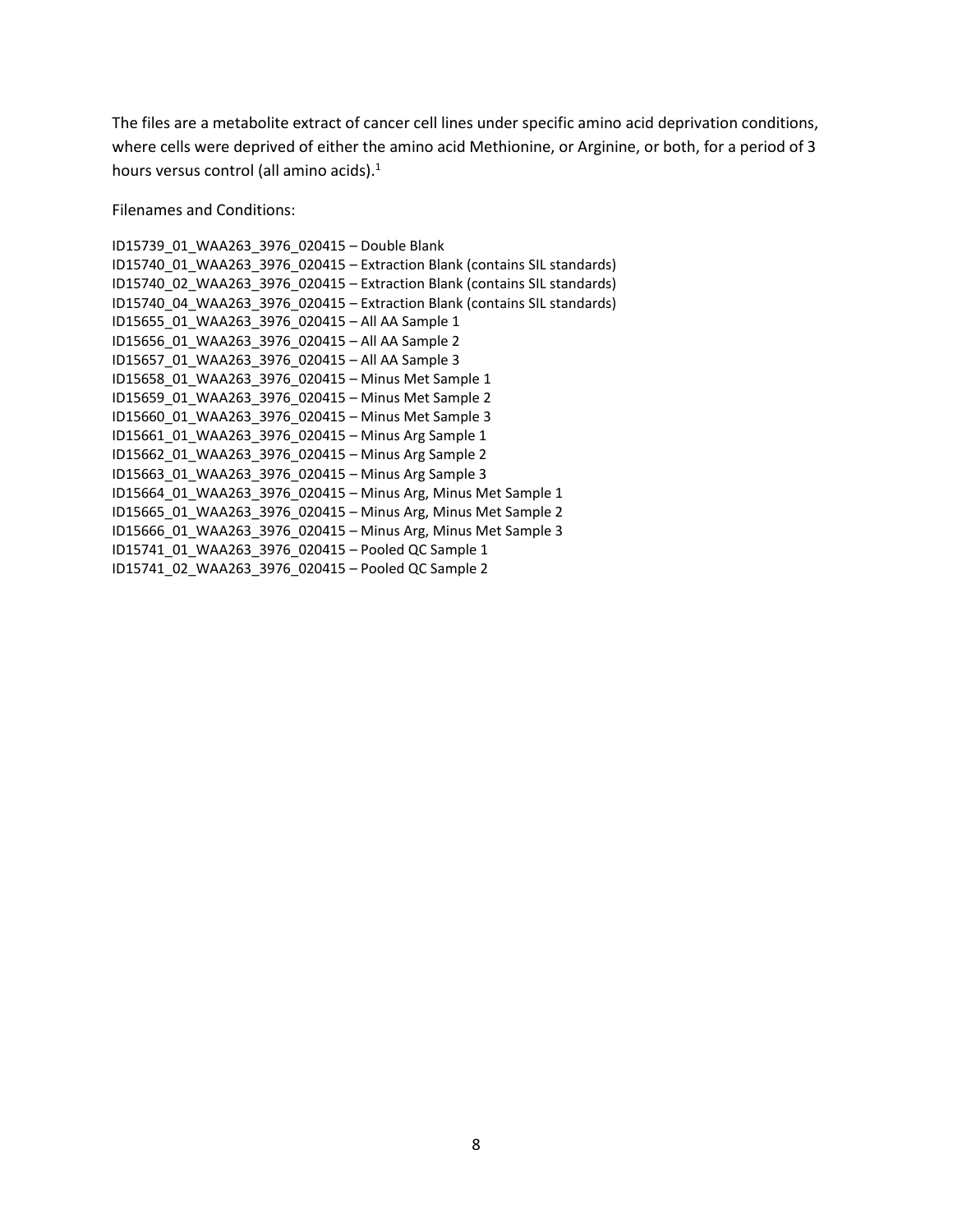

The files should import within a matter of seconds, leaving your Skyline window looking like this:

To take advantage of the Skyline summary graphs for viewing individual targets, do the following:

- On the **View** menu, choose **Peak Areas** and click **Replicate Comparison**.
- On the **View** menu, choose **Retention Times** and click **Replicate Comparison.**
- Click and drag these views to dock them above the chromatogram graphs.
- Select the first target "Methionine" in the **Targets** view.